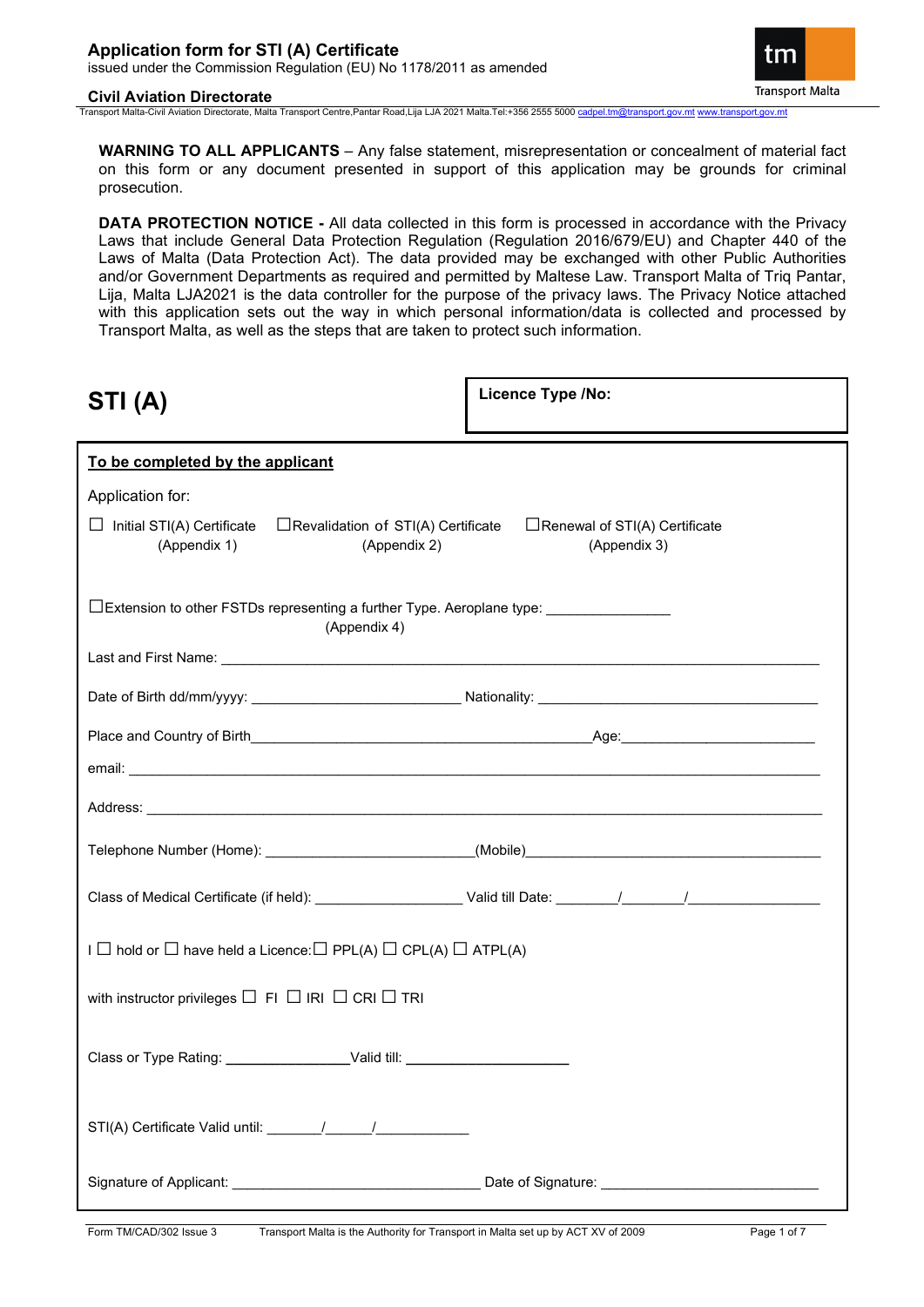**Civil Aviation Directorate** Transport Malta-Civil Aviation Directorate, Malta Transport Centre,Pantar Road,Lija LJA 2021 Malta.Tel:+356 2555 5000 [cadpel.tm@transport.gov.mt](mailto:cadpel.tm@transport.gov.mt) [www.transport.gov.mt](http://www.transport.gov.mt/)

# **Appendix 1**

**Licence Type /No:** 

| STI (A) - First Issue Application Form                                                                                                                                                                          |                          |  |
|-----------------------------------------------------------------------------------------------------------------------------------------------------------------------------------------------------------------|--------------------------|--|
| To be completed by the applicant                                                                                                                                                                                |                          |  |
|                                                                                                                                                                                                                 |                          |  |
|                                                                                                                                                                                                                 |                          |  |
| □ Application to instruct on BITDs only                                                                                                                                                                         |                          |  |
| 1) $I \square$ hold or $\square$ have held a Licence: $\square PPL(A) \square CPL(A) \square ATPL(A)$                                                                                                           |                          |  |
| 2) Proficiency check for the issue of the aeroplane type: _____________________ in an FSTD representing<br>the class or type, within the 12 months preceding the application completed on date: _______________ |                          |  |
| Note: An applicant for an STI(A) wishing to instruct on BITDs only, shall complete only the exercises appropriate for a<br>skill test for the issue of a PPL(A) only;                                           |                          |  |
|                                                                                                                                                                                                                 |                          |  |
| To be completed by Applicant and signed by examiner and applicant                                                                                                                                               |                          |  |
|                                                                                                                                                                                                                 |                          |  |
| 1) Flight instruction under supervision of an FIE related to the duties of an STI in an $\Box$ FFS $\Box$ FTD 2/3 or $\Box$                                                                                     |                          |  |
| or<br>Flight instruction under supervision of an FIE related to the duties of an STI in a $\Box$ BITD Hours: ________<br>(Minimum 3 hours)                                                                      |                          |  |
| Note: Applicants for an STI(A) wishing to instruct on a BITD only, shall complete the flight instruction on a BITD.                                                                                             |                          |  |
| 2) Assessment of Competence                                                                                                                                                                                     |                          |  |
| Passed within the 12 months preceding the expiry date of the STI(H) certificate an assessment of competence as a                                                                                                |                          |  |
|                                                                                                                                                                                                                 | (attach form TM/CAD xxx) |  |
|                                                                                                                                                                                                                 |                          |  |
|                                                                                                                                                                                                                 |                          |  |
|                                                                                                                                                                                                                 |                          |  |

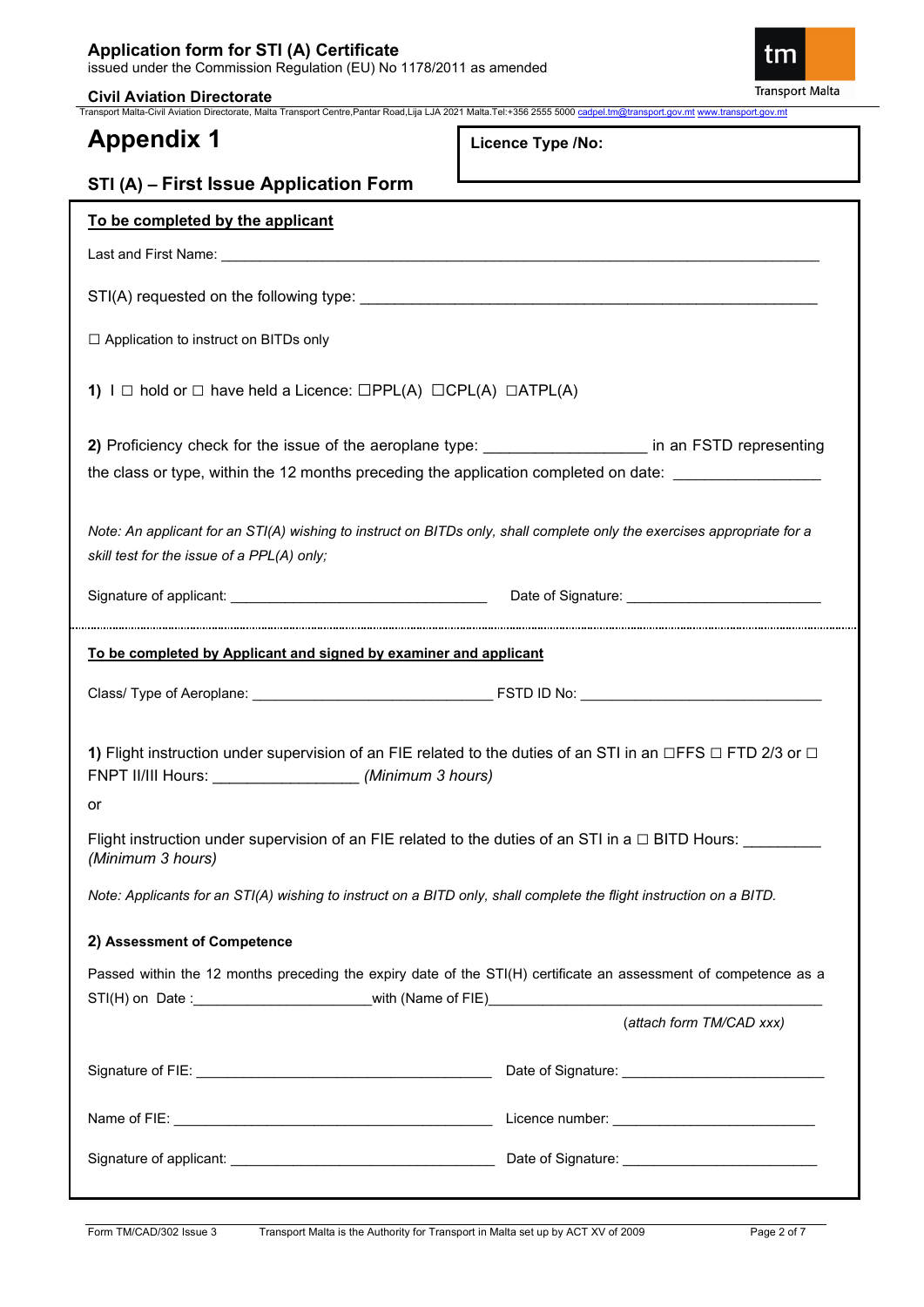

**Civil Aviation Directorate** Transport Malta-Civil Aviation Directorate, Malta Transport Centre,Pantar Road,Lija LJA 2021 Malta.Tel:+356 2555 5000 [cadpel.tm@transport.gov.mt](mailto:cadpel.tm@transport.gov.mt) [www.transport.gov.mt](http://www.transport.gov.mt/)

| <b>Appendix 2</b>                                                                             | Applicant's Full Name and Licence No:                                                                                                                                                                                                                                                                                                                                                                                                                                          |
|-----------------------------------------------------------------------------------------------|--------------------------------------------------------------------------------------------------------------------------------------------------------------------------------------------------------------------------------------------------------------------------------------------------------------------------------------------------------------------------------------------------------------------------------------------------------------------------------|
| STI (A) - Revalidation                                                                        |                                                                                                                                                                                                                                                                                                                                                                                                                                                                                |
| Revalidation - To be completed by the applicant                                               |                                                                                                                                                                                                                                                                                                                                                                                                                                                                                |
|                                                                                               |                                                                                                                                                                                                                                                                                                                                                                                                                                                                                |
| Both (2) below must be completed in the last 12 months preceding the application:             |                                                                                                                                                                                                                                                                                                                                                                                                                                                                                |
|                                                                                               | 1) I completed as an instructor as part of a complete $\Box$ CPL, $\Box$ IR, $\Box$ PPL or $\Box$ class or $\Box$ type rating course:                                                                                                                                                                                                                                                                                                                                          |
|                                                                                               |                                                                                                                                                                                                                                                                                                                                                                                                                                                                                |
|                                                                                               |                                                                                                                                                                                                                                                                                                                                                                                                                                                                                |
| 2) Proficiency Check:<br>(Certificate required)<br>skill test for the issue of a PPL(A) only. | I passed in an $\Box$ FFS, $\Box$ FTD 2/3 or $\Box$ FNPT II/III on which flight instruction is conducted on Date:<br>__________, the applicable sections of the proficiency check in accordance with Appendix 9 to this<br>Part-FCL for the class or type of aircraft above, within the 12 months preceding the expiry date of the STI certificate.<br>Note: For an STI(A) instructing on BITDs only, the proficiency check shall include only the exercises appropriate for a |
|                                                                                               |                                                                                                                                                                                                                                                                                                                                                                                                                                                                                |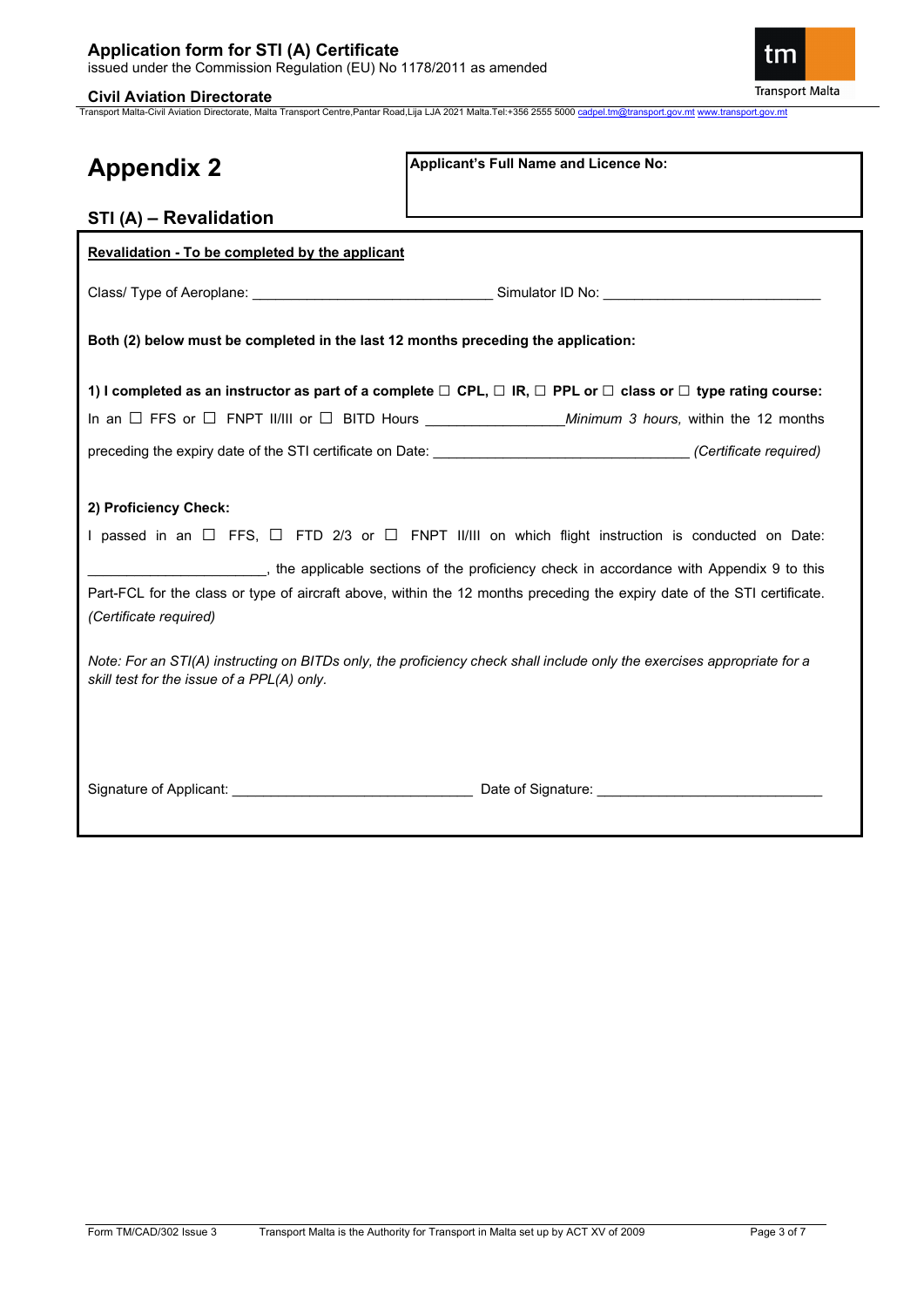### **Application form for STI (A) Certificate** issued under the Commission Regulation (EU) No 1178/2011 as amended

### **Civil Aviation Directorate**

ิเท **Transport Malta** 

Transport Malta-Civil Aviation Directorate, Malta Transport Centre,Pantar Road,Lija LJA 2021 Malta.Tel:+356 2555 5000 [cadpel.tm@transport.gov.mt](mailto:cadpel.tm@transport.gov.mt) [www.transport.gov.mt](http://www.transport.gov.mt/)

# **Appendix 3**

**Applicant's Full Name and Licence No:**

| STI (A) - Renewal                                                                                                                                                                                                                                                                                                                                                         |
|---------------------------------------------------------------------------------------------------------------------------------------------------------------------------------------------------------------------------------------------------------------------------------------------------------------------------------------------------------------------------|
| Renewal - To be completed by the Applicant                                                                                                                                                                                                                                                                                                                                |
|                                                                                                                                                                                                                                                                                                                                                                           |
| All three (3) below must be completed in the last 12 months preceding the application:                                                                                                                                                                                                                                                                                    |
| 1) Refresher Training                                                                                                                                                                                                                                                                                                                                                     |
|                                                                                                                                                                                                                                                                                                                                                                           |
| of Technical Training Hours: ______________ and Flight Instruction Hours: __________________ on type:                                                                                                                                                                                                                                                                     |
| __________ using Simulator ID No.: ____________________________on Date: ___________________________                                                                                                                                                                                                                                                                       |
| (Certificate required)                                                                                                                                                                                                                                                                                                                                                    |
| 2) Proficiency Check:                                                                                                                                                                                                                                                                                                                                                     |
| I passed in an $\Box$ FFS, $\Box$ FTD 2/3 or $\Box$ FNPT II/III on which flight instruction is conducted, the applicable sections of<br>the proficiency check in accordance with Appendix 9 to Part-FCL for the class or type of aircraft above, within the 12<br>months preceding the expiry date of the STI certificate on Date: ________________(Certificate required) |
| Note: For an STI(A) instructing on BITDs only, the proficiency check shall include only the exercises appropriate for a<br>skill test for the issue of a PPL(A) only.                                                                                                                                                                                                     |
| 3) I completed as an instructor as part of a complete CPL, IR, PPL or class or type rating course:                                                                                                                                                                                                                                                                        |
|                                                                                                                                                                                                                                                                                                                                                                           |
|                                                                                                                                                                                                                                                                                                                                                                           |
| of an $\Box$ FI, $\Box$ CRI(A) $\Box$ IRI or $\Box$ TRI nominated by the ATO for this purpose, using Simulator ID No.<br>_for Hours: _____________________(Minimum 3 Hours), including flight instruction hours under                                                                                                                                                     |
| the supervision of an FIE(A) for Hours: ___________________(Minimum 1 Hour) on Date: _________________________                                                                                                                                                                                                                                                            |
| Signature of Applicant: <u>Community Community Community Date of Signature:</u>                                                                                                                                                                                                                                                                                           |
| To be completed by the ATO                                                                                                                                                                                                                                                                                                                                                |
| Training conducted in: Aeroplane Type: _______________________Simulator ID No.: ____________________                                                                                                                                                                                                                                                                      |
|                                                                                                                                                                                                                                                                                                                                                                           |
|                                                                                                                                                                                                                                                                                                                                                                           |
|                                                                                                                                                                                                                                                                                                                                                                           |
| The applicant completed as an instructor as part of a complete $\Box$ CPL, $\Box$ IR, $\Box$ PPL or $\Box$ class/ type rating course:                                                                                                                                                                                                                                     |
| Flight instruction on the appropriate Simulator Hours: _______ under the supervision of an FI/ CRI(A)/ IRI/ TRI*                                                                                                                                                                                                                                                          |
| nominated by the ATO for this purpose                                                                                                                                                                                                                                                                                                                                     |
|                                                                                                                                                                                                                                                                                                                                                                           |
| Flight instruction on the appropriate Simulator Hours: _______ under the supervision of an FIE nominated by the ATO<br>for this purpose                                                                                                                                                                                                                                   |
|                                                                                                                                                                                                                                                                                                                                                                           |
| * delete as applicable                                                                                                                                                                                                                                                                                                                                                    |
|                                                                                                                                                                                                                                                                                                                                                                           |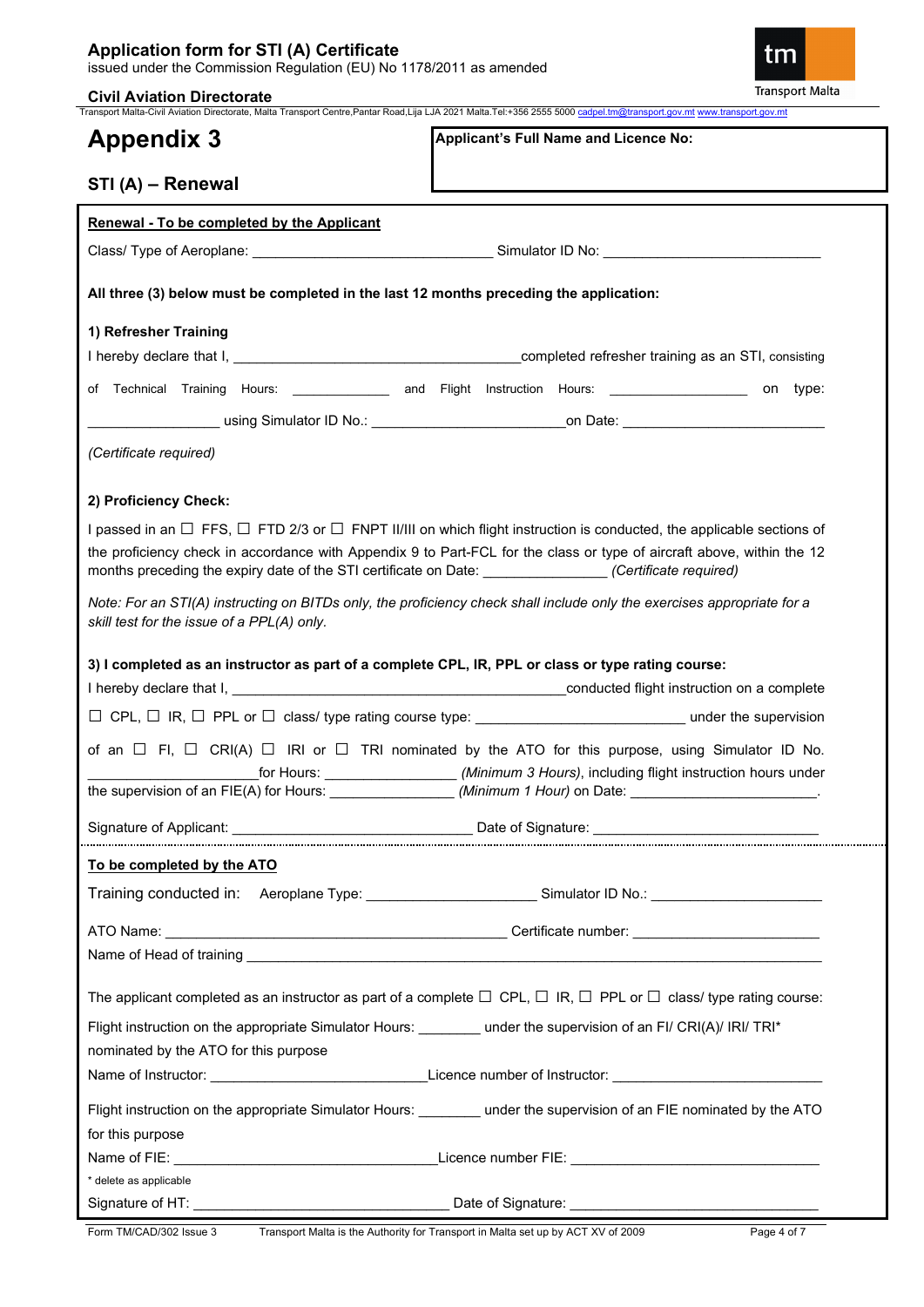**Civil Aviation Directorate**

tm **Transport Malta** 

Transport Malta-Civil Aviation Directorate, Malta Transport Centre,Pantar Road,Lija LJA 2021 Malta.Tel:+356 2555 5000 [cadpel.tm@transport.gov.mt](mailto:cadpel.tm@transport.gov.mt) [www.transport.gov.mt](http://www.transport.gov.mt/)

# **Appendix 4**

| Applicant's Full Name and Licence No:<br>STI (A) - Extension to other FSTDs                                                                   |
|-----------------------------------------------------------------------------------------------------------------------------------------------|
| To be completed by the Applicant                                                                                                              |
|                                                                                                                                               |
| 1) Simulator content of the relevant CRI / TRI course.                                                                                        |
| I hereby declare that I completed the FSTD content of the CRI or TRI course on the class/type                                                 |
| _____________________,consisting of Hours: ___________________________________( <i>Minimum</i> 5 <i>hours)</i> of flight                      |
| 2) Proficiency Check:<br>I passed in an FSTD on type: ____________________the applicable sections of the proficiency check in accordance with |
| Appendix 9 to this Part for the class/type of aircraft above, within the 12 months preceding the application date for the                     |
| STI certificate on Date: ______________________ (Certificate required)                                                                        |
| Signature of Applicant: ___________________________________Date of Signature: ________________________________                                |
| To be completed by Supervision Instructor and Supervising FIE                                                                                 |
| 3) Flight instruction on a complete CRI, IR, PPL or a class or type rating course                                                             |
| Training conducted in: Aeroplane Type: Same Construction of Simulator ID No.: Construction of Simulator ID No.:                               |
| ATO Name:                                                                                                                                     |
|                                                                                                                                               |
| The applicant completed as an instructor as part of a complete $\Box$ CPL, $\Box$ IR, $\Box$ PPL or $\Box$ class/ type rating course:         |
| Flight instruction on the appropriate Simulator Hours: _______ under the supervision of an FI/ CRI(A)/ IRI/ TRI*                              |
| nominated by the ATO for this purpose                                                                                                         |
|                                                                                                                                               |
| Flight instruction on the appropriate Simulator Hours: ________ under the supervision of an FIE nominated by the ATO                          |
| for this purpose                                                                                                                              |
| * delete as applicable                                                                                                                        |
|                                                                                                                                               |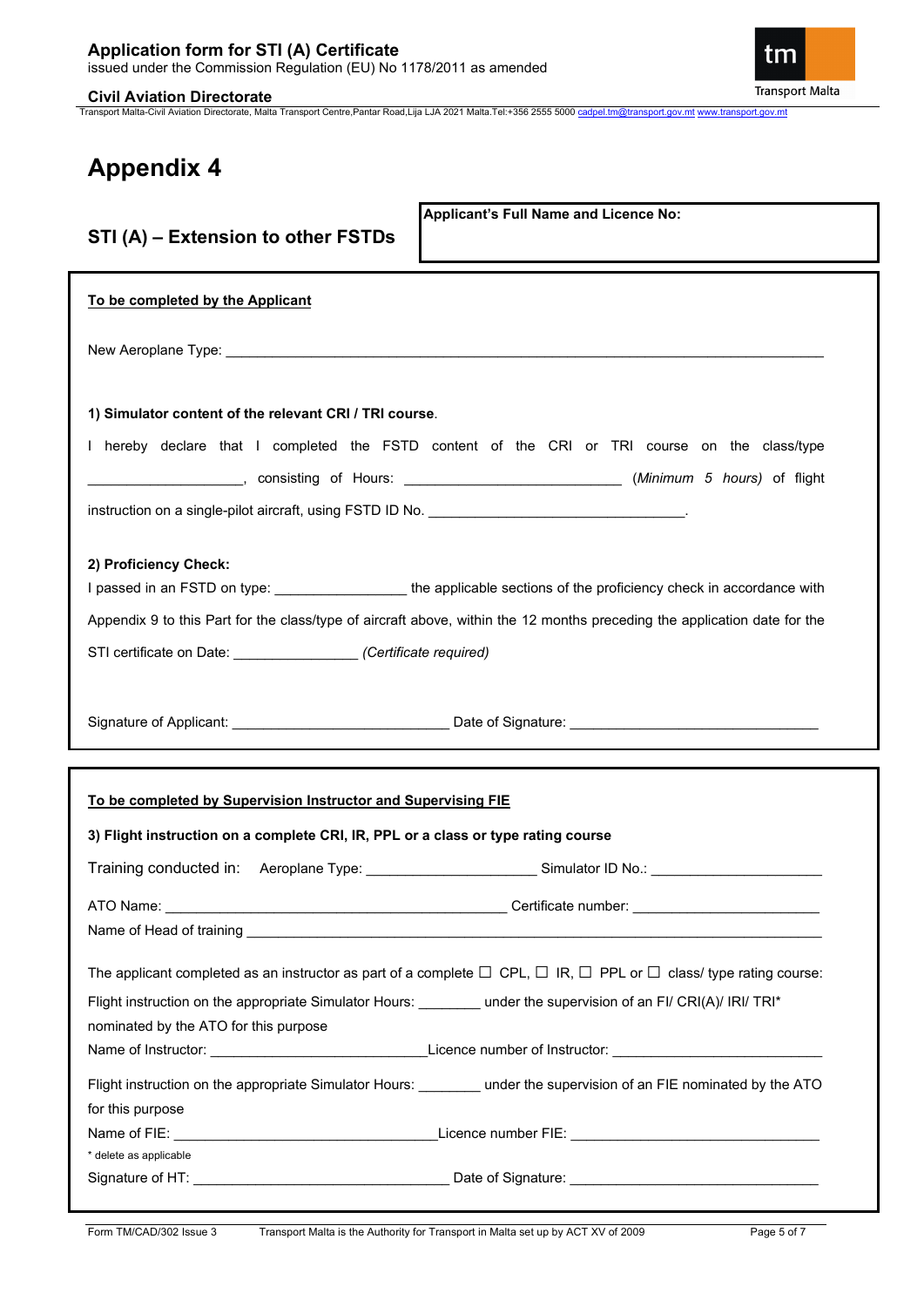**Civil Aviation Directorate** Transport Malta-Civil Aviation Directorate, Malta Transport Centre,Pantar Road,Lija LJA 2021 Malta.Tel:+356 2555 5000 [cadpel.tm@transport.gov.mt](mailto:cadpel.tm@transport.gov.mt) ww

## **STI (A) Certificate Submission Instructions**

| Documents required: |  |  |
|---------------------|--|--|
|                     |  |  |

| A copy of the Malta ID Card (both sides) or Passport [Original has to be presented                  |
|-----------------------------------------------------------------------------------------------------|
| before licence is collected / Not required if the applicant already holds a Malta part FCL licence] |

- 2. A copy of the Licence held
- 3. Log Book All flight instruction must be signed by the instructor
- 4. Copy of Instructor Certificate if credit is given *if applicable*
- 5. Copy of Medical Certificate *if held*
- 6. Copy of ATO Approval Certificate if not issued by Transport Malta
- 7. Copy of other instructor certificate/s if credit is given *if applicable*
- 8. STI Course Completion Certificate showing simulator time as applicable
- 9. Certificate of training completed for STI revalidation or renewal showing simulator time as applicable.
- 10. Copy of Examiner Certificate if not issued by Transport Malta
- 11. Copy of the Simulator Approval
- 12. Copy of last Proficiency Check

### **It is important to send all the documents to avoid a delay in the issue of the rating.**

**Fee**: The applicable fee in the Malta Air Navigation Order / Scheme of Charges on the Transport Malta website has to be submitted with the application.

**Queries**: If you need additional information send an email to [cadpel.tm@transport.gov.mt](mailto:cadpel.tm@transport.gov.mt) 

**Attention: Personnel Licensing Section, Transport Malta Civil Aviation Directorate** - giving your contact telephone number.

Send completed original form to:

**Transport Malta-Civil Aviation Directorate, Malta Transport Centre, Pantar Road, Lija LJA 2021 Malta.**



**Office Use Only**

 $\mathbf 0$ 

 $\circledZ$ 

 $\circled{3}$ 

 $^{\circledR}$ 

**ො** 

 $\circled6$ 

 $\circledD$ 

 $\circledR$ 

 $\circledS$ 

 $^{\circledR}$ 

⑪ ⑫ ֺ֝